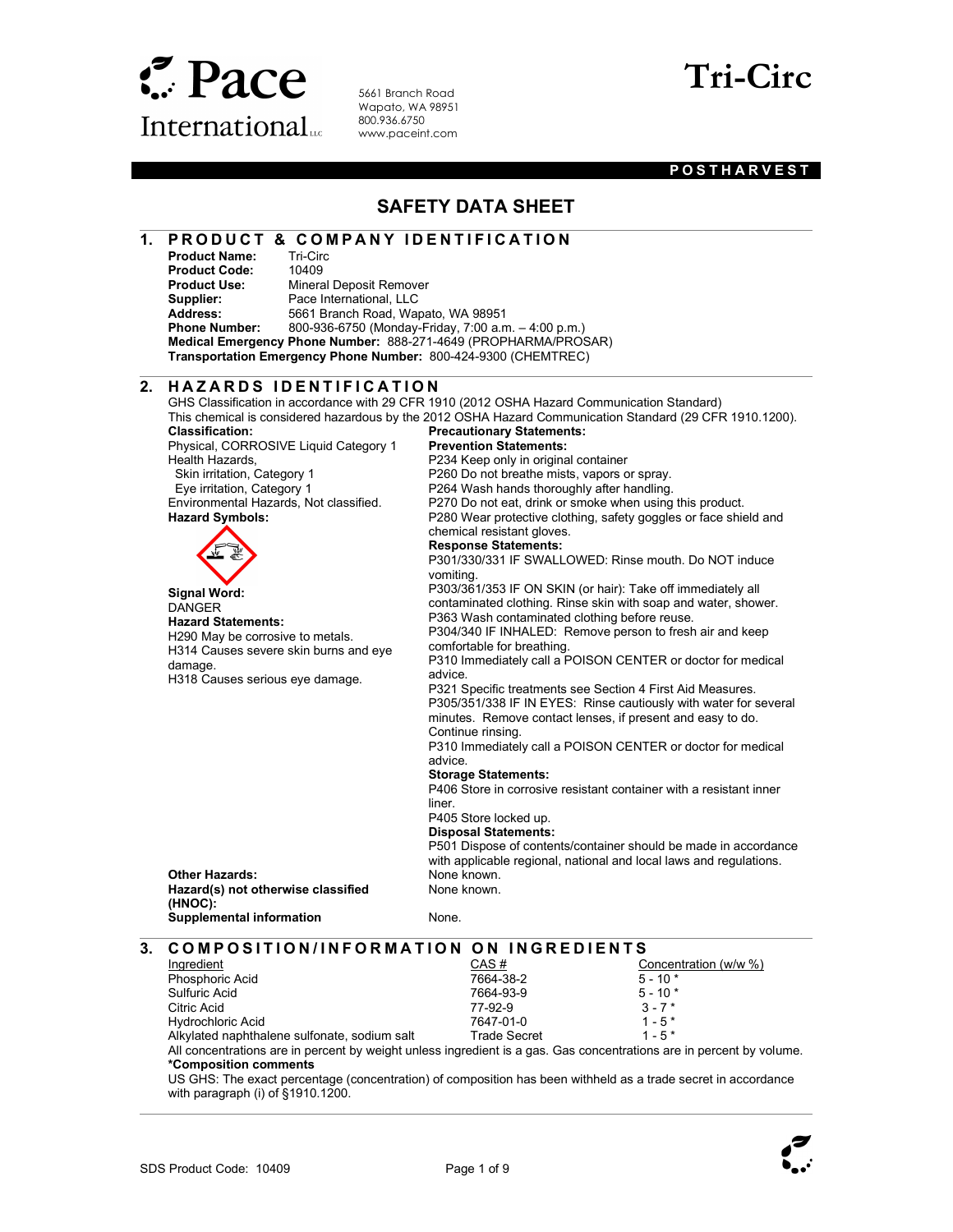### 4. FIRST AID MEASURES

|                                     | General<br>Advice:                             |                                   | Have the product container, label or Safety Data Sheet with you when calling a poison control<br>center or physician or going for treatment. You may also contact PROPHARMA (PROSAR)   |  |  |
|-------------------------------------|------------------------------------------------|-----------------------------------|----------------------------------------------------------------------------------------------------------------------------------------------------------------------------------------|--|--|
|                                     | If on Skin (or                                 |                                   | 1-888-271-4649 for emergency medical treatment information.<br>Take off immediately all contaminated clothing. Rinse skin with soap and water, shower.                                 |  |  |
|                                     | hair):                                         |                                   | Wash contaminated clothing before reuse.                                                                                                                                               |  |  |
|                                     | If in Eyes:                                    |                                   | Rinse cautiously with water for several minutes. Remove contact lenses, if present and easy to<br>do. Continue rinsing. Immediately call a POISON CENTER or doctor for medical advice. |  |  |
|                                     | If Swallowed:                                  |                                   | Rinse mouth. Do NOT induce vomiting. Immediately call a POISON CENTER or doctor for<br>medical advice. Do not give anything by mouth to an unconscious person.                         |  |  |
|                                     | If Inhaled:                                    |                                   | Move person to fresh air. Immediately call a POISON CENTER or doctor for medical advice.                                                                                               |  |  |
|                                     | Most                                           |                                   | Burning pain and severe corrosive skin damage. Causes serious eye damage. Symptoms may<br>include stinging, tearing, redness, swelling, and blurred vision. Permanent eye damage       |  |  |
|                                     | important                                      |                                   |                                                                                                                                                                                        |  |  |
|                                     | Symptoms /                                     | including blindness could result. |                                                                                                                                                                                        |  |  |
|                                     | effects, acute<br>and                          |                                   |                                                                                                                                                                                        |  |  |
|                                     | Delayed:                                       |                                   |                                                                                                                                                                                        |  |  |
|                                     | Indication of                                  |                                   | Provide general supportive measures and treat symptomatically. Symptoms may be delayed.                                                                                                |  |  |
|                                     | any immediate                                  |                                   |                                                                                                                                                                                        |  |  |
|                                     | medical                                        |                                   |                                                                                                                                                                                        |  |  |
|                                     | attention and                                  |                                   |                                                                                                                                                                                        |  |  |
|                                     | special                                        |                                   |                                                                                                                                                                                        |  |  |
|                                     | treatment<br>needed:                           |                                   |                                                                                                                                                                                        |  |  |
|                                     |                                                |                                   |                                                                                                                                                                                        |  |  |
| 5.<br><b>FIRE FIGHTING MEASURES</b> |                                                |                                   |                                                                                                                                                                                        |  |  |
|                                     | Suitable extinguishing media:                  |                                   | Water fog. Foam. Dry chemical powder. Carbon dioxide (CO2).                                                                                                                            |  |  |
|                                     | Unsuitable extinguishing                       |                                   | Do not use water jet as an extinguisher, as this will spread the fire.                                                                                                                 |  |  |
|                                     | media:                                         |                                   |                                                                                                                                                                                        |  |  |
|                                     | Specific hazards arising from<br>the chemical: |                                   | During fire, gases hazardous to health may be formed.                                                                                                                                  |  |  |
|                                     | Special protective equipment                   |                                   | Self-contained breathing apparatus and full protective clothing must be worn                                                                                                           |  |  |
|                                     | and precautions for                            |                                   | in case of fire.                                                                                                                                                                       |  |  |
|                                     | firefighters:<br>Fire-fighting                 |                                   | Move containers from fire area if you can do so without risk.                                                                                                                          |  |  |
|                                     | equipment/instructions:                        |                                   |                                                                                                                                                                                        |  |  |
|                                     | <b>Specific methods:</b>                       |                                   | Use standard firefighting procedures and consider the hazards of other<br>involved materials.                                                                                          |  |  |
|                                     | <b>Hazardous combustion</b><br>products:       |                                   | May include and are not limited to: Oxides of carbon. Oxides of phosphorus.<br>Oxides of sulfur.                                                                                       |  |  |
|                                     |                                                |                                   |                                                                                                                                                                                        |  |  |
| 6.                                  |                                                |                                   | ACCIDENTAL RELEASE MEASURES                                                                                                                                                            |  |  |
|                                     | Personal precautions,                          |                                   | Keep unnecessary personnel away. Keep people away from and upwind of                                                                                                                   |  |  |
|                                     | protective equipment and                       |                                   | spill/leak. Wear appropriate protective equipment and clothing during clean-                                                                                                           |  |  |
|                                     | emergency procedures:                          |                                   | up. Do not breathe mist, vapor, or spray. Do not touch damaged containers or                                                                                                           |  |  |
|                                     |                                                |                                   | spilled material unless wearing appropriate protective clothing. Ensure                                                                                                                |  |  |
|                                     |                                                |                                   | adequate ventilation. Local authorities should be advised if significant                                                                                                               |  |  |
|                                     |                                                |                                   | spillages cannot be contained. For personal protection, see section 8 of the<br>SDS.                                                                                                   |  |  |
|                                     | <b>Methods and materials for</b>               |                                   | Prevent entry into waterways, sewer, basements or confined areas.                                                                                                                      |  |  |

Large Spills: Stop the flow of material, if this is without risk. Dike the spilled material, where this is possible. Use a non-combustible material like vermiculite, sand or earth to soak up the product and place into a container for later disposal. Following product recovery, flush area with water.

Small Spills: Wipe up with absorbent material (e.g. cloth, fleece). Clean surface thoroughly to remove residual contamination.

### Never return spills to original containers for re-use. For waste disposal, see section 13 of the SDS. Environmental precautions: Avoid discharge into drains, water courses or onto the ground. DO NOT discharge effluent containing this product into sewer systems, lakes, streams, ponds, estuaries, oceans or other waters.



containment and cleaning up: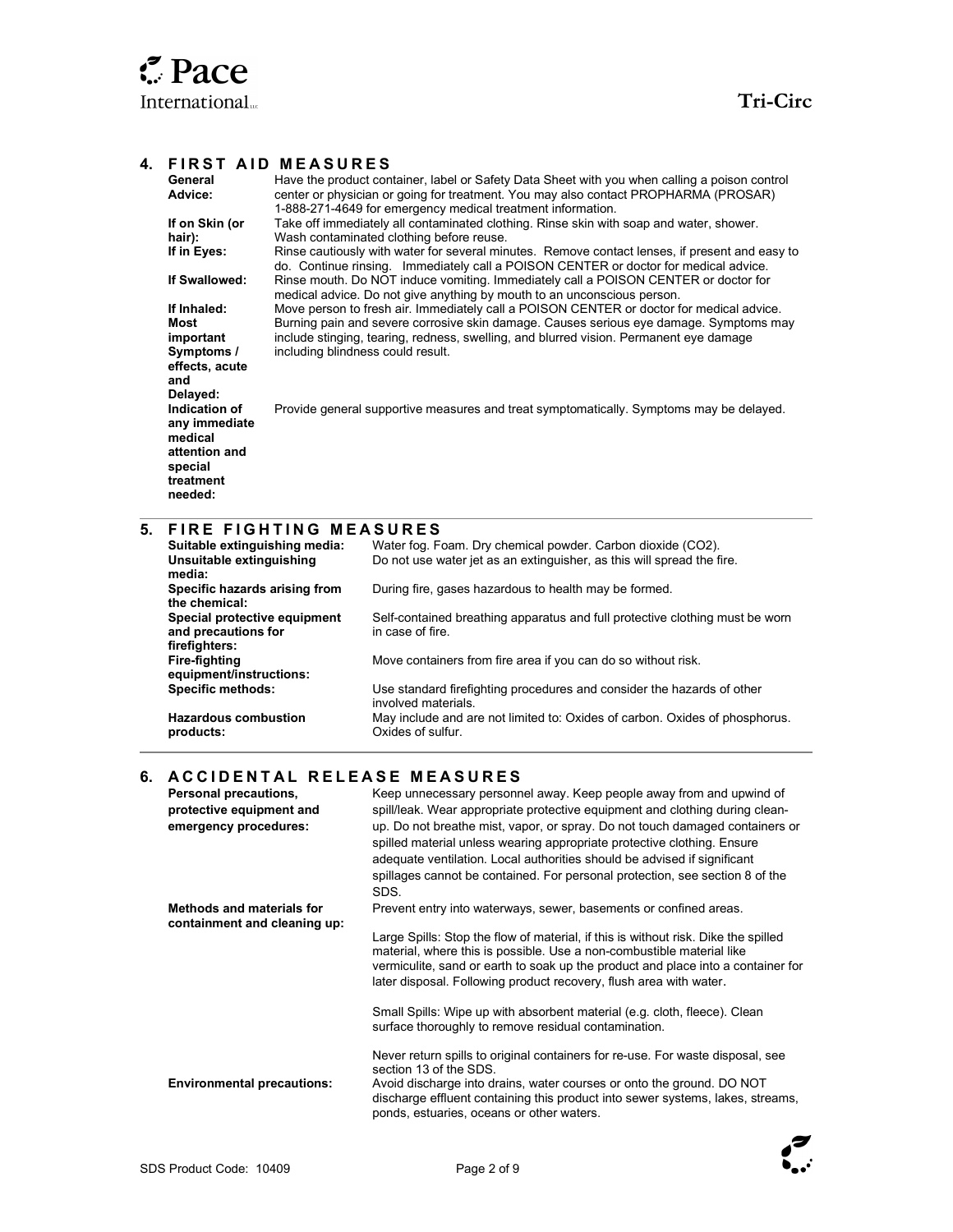| 7. | <b>HANDLING &amp; STORAGE</b><br><b>Precautions for</b><br>safe handling:     | eat, drink or smoke. | Do not breathe mist, vapor, or spray. Do not get in eyes, on skin, or on clothing. Provide<br>adequate ventilation. Avoid prolonged exposure. Wear appropriate personal protective<br>equipment (see Section 8 of the SDS). Wash thoroughly after handling. Use good<br>industrial hygiene practices in handling this material. When handling this material do not                                                    |                          |                    |
|----|-------------------------------------------------------------------------------|----------------------|-----------------------------------------------------------------------------------------------------------------------------------------------------------------------------------------------------------------------------------------------------------------------------------------------------------------------------------------------------------------------------------------------------------------------|--------------------------|--------------------|
|    | <b>Conditions for safe</b><br>storage, including<br>any<br>incompatibilities: |                      | Do not store below 45°F (7°C). Keep in original container. Keep container upright to<br>prevent leakage and to avoid release into environment. Product may be corrosive to<br>metals: store in a corrosion resistant container with a resistant inner liner. Absorb any<br>spillage to prevent material damage. Store away from incompatible materials (see Section<br>10 of the SDS). Keep out of reach of children. |                          |                    |
| 8. |                                                                               |                      | <b>EXPOSURE CONTROLS/PERSONAL PROTECTION</b>                                                                                                                                                                                                                                                                                                                                                                          |                          |                    |
|    | <b>Occupational Exposure Limits:</b>                                          |                      | US. OSHA Table Z-1 Limits for Air Contaminants (29 CFR 1910.1000)                                                                                                                                                                                                                                                                                                                                                     |                          |                    |
|    | <b>Components</b>                                                             |                      | Type                                                                                                                                                                                                                                                                                                                                                                                                                  |                          | Value              |
|    | Hydrochloric acid (CAS 7647-01-0)                                             |                      | Ceiling                                                                                                                                                                                                                                                                                                                                                                                                               | $7$ mg/m $3$<br>5 ppm    |                    |
|    | Phosphoric acid (CAS 7664-38-2)<br>Sulfuric acid (CAS 7664-93-9)              |                      | <b>PEL</b><br>PEL.                                                                                                                                                                                                                                                                                                                                                                                                    | 1 mg/ $m3$<br>1 mg/ $m3$ |                    |
|    | <b>US. ACGIH Threshold Limit Values</b>                                       |                      |                                                                                                                                                                                                                                                                                                                                                                                                                       |                          |                    |
|    | <b>Components</b>                                                             |                      | Type                                                                                                                                                                                                                                                                                                                                                                                                                  |                          | Value              |
|    | Hydrochloric acid (CAS 7647-01-0)                                             |                      | Ceiling                                                                                                                                                                                                                                                                                                                                                                                                               | 2 ppm                    |                    |
|    | Phosphoric acid (CAS 7664-38-2)                                               |                      | STEL                                                                                                                                                                                                                                                                                                                                                                                                                  | $3 \text{ mg/m}^3$       |                    |
|    |                                                                               |                      | TWA                                                                                                                                                                                                                                                                                                                                                                                                                   | 1 mg/ $m3$               |                    |
|    | Sulfuric acid (CAS 7664-93-9)<br>US. NIOSH: Pocket Guide to Chemical Hazards  |                      | <b>TWA</b>                                                                                                                                                                                                                                                                                                                                                                                                            | $0.2 \,\mathrm{mg/m^3}$  | Thoracic fraction. |
|    | <b>Components</b>                                                             |                      | <b>Type</b>                                                                                                                                                                                                                                                                                                                                                                                                           |                          | Value              |
|    | Hydrochloric acid (CAS 7647-01-0)                                             |                      | Ceiling                                                                                                                                                                                                                                                                                                                                                                                                               | 7 mg/ $m3$               |                    |
|    |                                                                               |                      |                                                                                                                                                                                                                                                                                                                                                                                                                       | 5 ppm                    |                    |
|    | Phosphoric acid (CAS 7664-38-2)                                               |                      | STEL                                                                                                                                                                                                                                                                                                                                                                                                                  | $3 \text{ mg/m}^3$       |                    |
|    |                                                                               |                      | TWA                                                                                                                                                                                                                                                                                                                                                                                                                   | 1 mg/ $m3$               |                    |
|    | Sulfuric acid (CAS 7664-93-9)                                                 |                      | <b>TWA</b>                                                                                                                                                                                                                                                                                                                                                                                                            | 1 mg/ $m3$               |                    |
|    | <b>Biological limit values:</b>                                               |                      | No biological exposure limits noted for the ingredient(s).                                                                                                                                                                                                                                                                                                                                                            |                          |                    |
|    | Appropriate engineering                                                       |                      | Good general ventilation (typically 10 air changes per hour) should                                                                                                                                                                                                                                                                                                                                                   |                          |                    |
|    | controls:                                                                     |                      | be used. Ventilation rates should be matched to conditions. If                                                                                                                                                                                                                                                                                                                                                        |                          |                    |
|    |                                                                               |                      | applicable, use process enclosures, local exhaust ventilation, or                                                                                                                                                                                                                                                                                                                                                     |                          |                    |
|    |                                                                               |                      | other engineering controls to maintain airborne levels below                                                                                                                                                                                                                                                                                                                                                          |                          |                    |
|    |                                                                               |                      | recommended exposure limits. If exposure limits have not been                                                                                                                                                                                                                                                                                                                                                         |                          |                    |
|    |                                                                               |                      | established, maintain airborne levels to an acceptable level.                                                                                                                                                                                                                                                                                                                                                         |                          |                    |
|    |                                                                               |                      |                                                                                                                                                                                                                                                                                                                                                                                                                       |                          |                    |
|    |                                                                               |                      | Individual protection measures, such as personal protective equipment                                                                                                                                                                                                                                                                                                                                                 |                          |                    |
|    | <b>Eye/face protection</b>                                                    |                      | Wear chemical goggles, safety glasses or face shield. Eye fountain and washing                                                                                                                                                                                                                                                                                                                                        |                          |                    |
|    |                                                                               |                      | facilities should be available.                                                                                                                                                                                                                                                                                                                                                                                       |                          |                    |
|    | <b>Skin protection</b>                                                        |                      |                                                                                                                                                                                                                                                                                                                                                                                                                       |                          |                    |
|    | <b>Hand protection</b>                                                        |                      | Wear impervious gloves. Confirm with reputable supplier first.                                                                                                                                                                                                                                                                                                                                                        |                          |                    |
|    |                                                                               |                      |                                                                                                                                                                                                                                                                                                                                                                                                                       |                          |                    |
|    | Other                                                                         |                      | Wear appropriate chemical resistant clothing. As required by employer code.                                                                                                                                                                                                                                                                                                                                           |                          |                    |
|    |                                                                               |                      | Use of protective clothing (long sleeve shirt and pants).                                                                                                                                                                                                                                                                                                                                                             |                          |                    |
|    | <b>Respiratory protection</b>                                                 |                      | Not normally required if good ventilation is maintained. Where exposure                                                                                                                                                                                                                                                                                                                                               |                          |                    |
|    |                                                                               |                      | guideline levels may be exceeded, use an approved NIOSH respirator.                                                                                                                                                                                                                                                                                                                                                   |                          |                    |
|    |                                                                               |                      | Respirator should be selected by and used under the direction of a trained                                                                                                                                                                                                                                                                                                                                            |                          |                    |
|    |                                                                               |                      | health and safety professional following requirements found in OSHA's respirator                                                                                                                                                                                                                                                                                                                                      |                          |                    |
|    |                                                                               |                      | standard (29 CFR 1910.134).                                                                                                                                                                                                                                                                                                                                                                                           |                          |                    |
|    | <b>Thermal hazards</b>                                                        |                      | Not applicable.                                                                                                                                                                                                                                                                                                                                                                                                       |                          |                    |
|    | <b>General hygiene</b>                                                        |                      | Use good industrial hygiene practices in handling this material. When using do                                                                                                                                                                                                                                                                                                                                        |                          |                    |
|    | considerations                                                                |                      | not eat, drink, or smoke. Wash thoroughly after handling. Routinely wash work                                                                                                                                                                                                                                                                                                                                         |                          |                    |
|    |                                                                               |                      | clothing and protective equipment to remove contaminants.                                                                                                                                                                                                                                                                                                                                                             |                          |                    |
|    |                                                                               |                      |                                                                                                                                                                                                                                                                                                                                                                                                                       |                          |                    |

# 9. PHYSICAL & CHEMICAL PROPERTIES

| <b>Physical state:</b> | Liauid        | Upper/Lower flammability<br>limits: | Not available |
|------------------------|---------------|-------------------------------------|---------------|
| Appearance:            | Greenish Gray | Vapor pressure:                     | Not available |
| Odor:                  | Acidic        | Vapor density: (air =1)             | Not available |
| Odor threshold:        | Not available | Specific Gravity: $(H_2O = 1)$      | 1 14          |

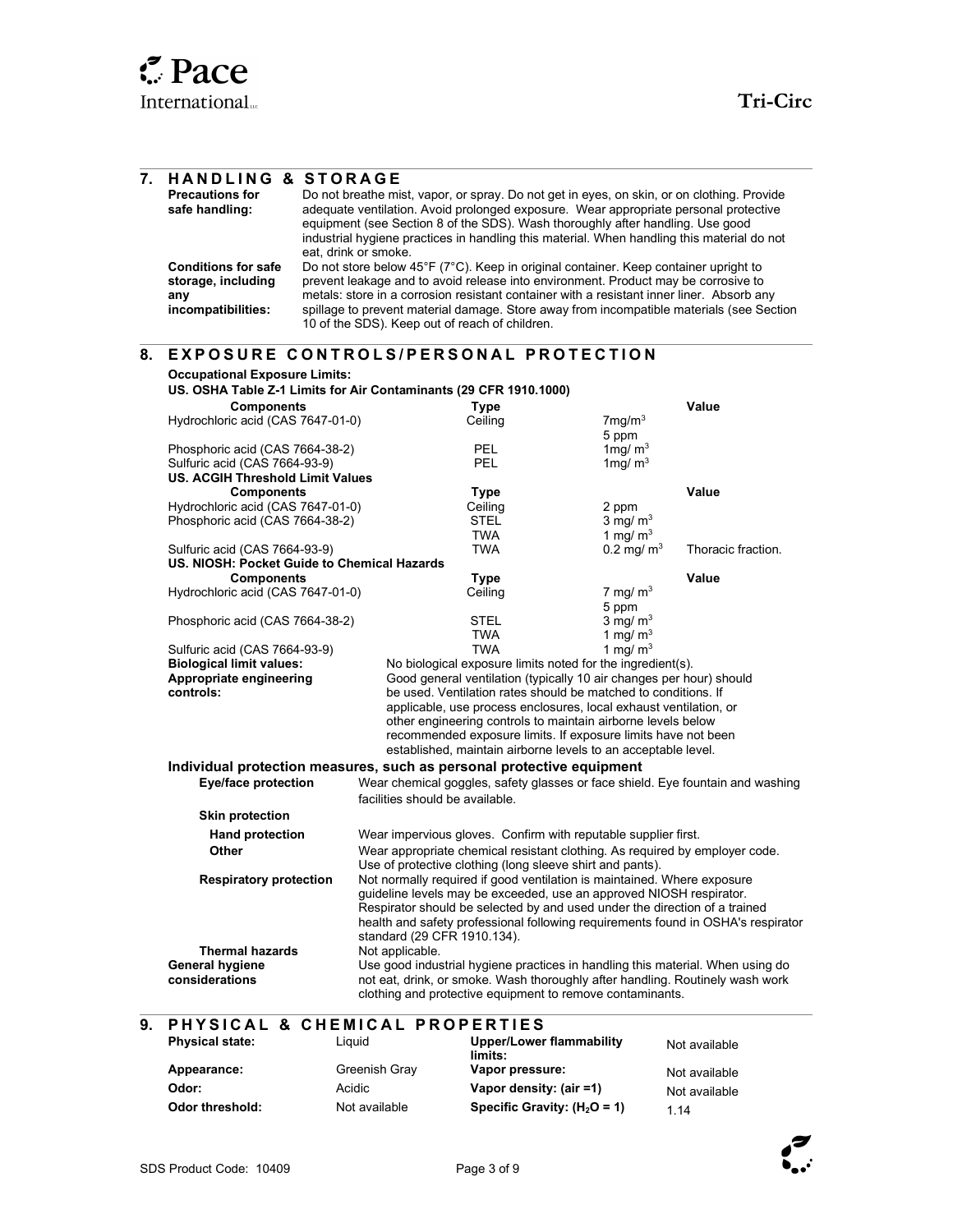| pH:                                         | 2.2(1%)        | Solubility:                                        | Miscible in water |
|---------------------------------------------|----------------|----------------------------------------------------|-------------------|
| <b>Melting/Freezing point:</b>              | Not available  | <b>Partition coefficient</b><br>(n-octanol-water): | Not available     |
| <b>Pour Point:</b>                          | Not available  | Auto-ignition temperature:                         | Not available     |
| Initial boiling point and<br>boiling range: | Not available  | Decomposition temperature:                         | Not available     |
| Flash point:                                | Not available  | <b>Viscosity:</b>                                  | Not available     |
| <b>Evaporation rate:</b>                    | Not available  | <b>Explosive properties:</b>                       | Not explosive     |
| Flammability (solid, gas):                  | Not applicable | <b>Oxidizing properties:</b>                       | Not oxidizing     |

| <b>10. STABILITY &amp; REACTIVITY</b><br><b>Reactivity hazards:</b>      |                                                                      | May be corrosive to metals. This product may react with strong oxidizing                                                                                              |  |  |
|--------------------------------------------------------------------------|----------------------------------------------------------------------|-----------------------------------------------------------------------------------------------------------------------------------------------------------------------|--|--|
| <b>Possibility of hazardous</b><br>reactions:                            | agents.                                                              | No dangerous reaction known under conditions of normal use.                                                                                                           |  |  |
| <b>Chemical stability:</b>                                               |                                                                      | Material is stable under normal conditions.                                                                                                                           |  |  |
| <b>Conditions to avoid:</b><br>Incompatible materials:                   | Do not mix with other chemicals.<br>Strong oxidizing agents. Metals. |                                                                                                                                                                       |  |  |
| <b>Hazardous decomposition</b><br>products:                              | Oxides of sulfur.                                                    | May include and are not limited to: Oxides of carbon. Oxides of phosphorus.                                                                                           |  |  |
|                                                                          | 11. TOXICOLOGICAL INFORMATION                                        |                                                                                                                                                                       |  |  |
| <b>Routes of exposure</b><br>Information on likely<br>routes of exposure | Eye, Skin contact, Inhalation, Ingestion.                            |                                                                                                                                                                       |  |  |
| Ingestion<br><b>Inhalation</b><br><b>Skin contact</b>                    | Causes severe skin burns.                                            | Causes digestive tract burns. May cause stomach distress, nausea or vomiting.<br>May cause irritation to the respiratory system. Prolonged inhalation may be harmful. |  |  |
| Eye contact                                                              | Causes serious eye damage.                                           |                                                                                                                                                                       |  |  |
| Symptoms related to the                                                  |                                                                      | Burning pain and severe corrosive skin damage. Causes serious eye damage.                                                                                             |  |  |
| physical, chemical and                                                   |                                                                      | Symptoms may include stinging, tearing, redness, swelling, and blurred vision.                                                                                        |  |  |
| toxicological                                                            |                                                                      | Permanent eye damage including blindness could result.                                                                                                                |  |  |
| characteristics                                                          |                                                                      |                                                                                                                                                                       |  |  |
| Information on toxicological effects<br><b>Acute toxicity</b>            |                                                                      |                                                                                                                                                                       |  |  |
| <b>Components</b>                                                        | <b>Species</b>                                                       | <b>Test results</b>                                                                                                                                                   |  |  |
| Citric Acid (CAS 77-92-9)<br>Acute<br>Dermal                             |                                                                      |                                                                                                                                                                       |  |  |
| LD50<br>Inhalation                                                       | Rat                                                                  | > 2000 mg/kg, 24 Hours, ECHA                                                                                                                                          |  |  |
| <b>LC50</b><br>Oral                                                      | Not available                                                        |                                                                                                                                                                       |  |  |
| LD50                                                                     | Mouse                                                                | 5400 mg/kg, ECHA                                                                                                                                                      |  |  |
|                                                                          | Rat                                                                  | 5040 mg/kg, HSDB<br>11700 mg/kg, ECHA                                                                                                                                 |  |  |
|                                                                          |                                                                      | 6730 mg/kg, HSDB                                                                                                                                                      |  |  |
| <b>Components</b><br>Hydrochloric acid (CAS 7647-01-0)                   | <b>Species</b>                                                       | <b>Test results</b>                                                                                                                                                   |  |  |
| Acute<br>Dermal                                                          |                                                                      |                                                                                                                                                                       |  |  |
| LD50<br>Inhalation                                                       | Mouse                                                                | 1449 mg/kg, HSDB                                                                                                                                                      |  |  |
| <b>LC50</b>                                                              | Mouse                                                                | 13745 ppm, 5 Minutes, ECHA<br>2644 ppm, 5 Minutes, ECHA                                                                                                               |  |  |
|                                                                          |                                                                      | 1108 ppm, 1 Hours, RTECS<br>16.5 mg/L, 5 Minutes, ECHA<br>3.2 mg/L, 5 Minutes, ECHA                                                                                   |  |  |
|                                                                          | Rat                                                                  | 40989 ppm, 5 Minutes, ECHA<br>4701 ppm, 5 Minutes, ECHA<br>3124 ppm, 1 Hours, HSDB<br>2810 ppm, 1 Hours<br>1405 ppm, 4 Hours<br>45.6 mg/L, 5 Minutes, ECHA            |  |  |



8.3 mg/L, 5 Minutes, ECHA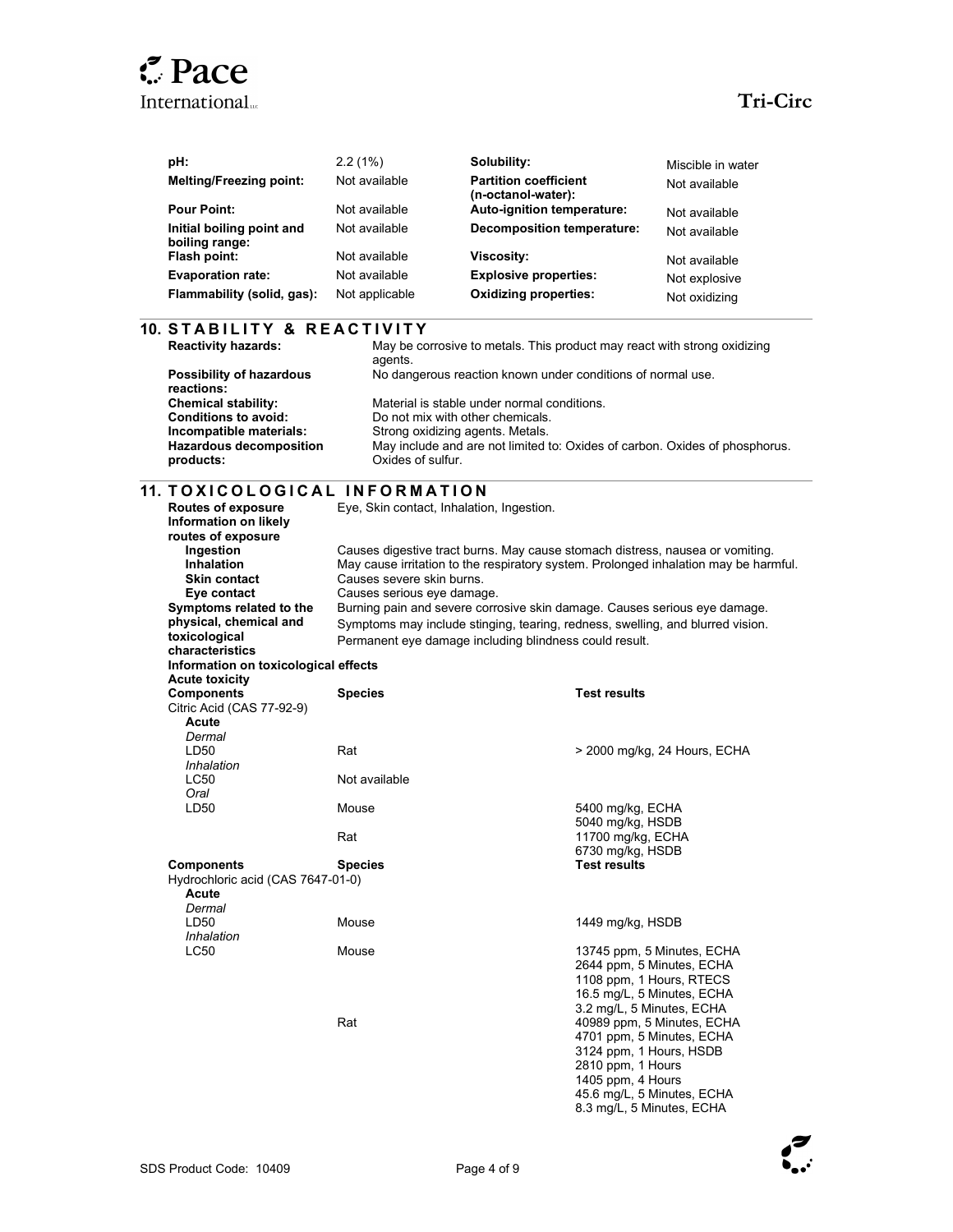| Oral                                                |                                                                                            |                                                                                  |
|-----------------------------------------------------|--------------------------------------------------------------------------------------------|----------------------------------------------------------------------------------|
| LD50                                                | Rabbit<br>Rat                                                                              | 900 mg/kg, HSDB<br>238 - 277 mg/kg, HSDB                                         |
| <b>Components</b>                                   | <b>Species</b>                                                                             | <b>Test results</b>                                                              |
| Phosphoric acid (CAS 7664-38-2)                     |                                                                                            |                                                                                  |
| Acute<br>Dermal                                     |                                                                                            |                                                                                  |
| LD50                                                | Rabbit                                                                                     | > 2000 mg/kg, ECHA                                                               |
| Inhalation                                          |                                                                                            | 2740 mg/kg, RTECS                                                                |
| LC50                                                | Guinea pig, Mouse, Rabbit, Rat                                                             | 5337 mg/m3, 1 Hours, ECHA                                                        |
|                                                     |                                                                                            | 3846 mg/m3, 1 Hours, ECHA<br>1689 mg/m3, 1 Hours, ECHA                           |
|                                                     |                                                                                            | 1217 mg/m3, 1 Hours, ECHA                                                        |
|                                                     |                                                                                            | 856 mg/m3, 1 Hours, ECHA                                                         |
|                                                     |                                                                                            | 271 mg/m3, 1 Hours, ECHA                                                         |
|                                                     |                                                                                            | 193 mg/m3, 1 Hours, ECHA<br>61 mg/m3, 1 Hours, ECHA                              |
| Oral                                                |                                                                                            |                                                                                  |
| LD50                                                | Rat                                                                                        | 1530 mg/kg, RTECS                                                                |
|                                                     |                                                                                            | 1.7 ml/100g, ECHA                                                                |
| <b>Components</b><br>Sulfuric acid (CAS 7664-93-9)  | <b>Species</b>                                                                             | <b>Test results</b>                                                              |
| Acute                                               |                                                                                            |                                                                                  |
| Dermal                                              |                                                                                            |                                                                                  |
| LD50                                                | Not available                                                                              |                                                                                  |
| Inhalation<br>LC100                                 | Guinea pig, Mouse, Rabbit, Rat                                                             | 0.1 mg/L, 2.75 Hours, ECHA                                                       |
| <b>LC50</b>                                         | Guinea Pig                                                                                 | > 0.1 mg/L, 8 Hours, ECHA                                                        |
|                                                     |                                                                                            | 0.1 mg/L, 8 Hours, ECHA                                                          |
|                                                     |                                                                                            | 0 mg/L, 8 Hours, ECHA/HSDB<br>0 mg/L, 8 Hours, ECHA/HSDB                         |
|                                                     | Guinea pig, Mouse, Rabbit, Rat                                                             | 1.6 mg/L, 2.75 Hours, ECHA                                                       |
|                                                     | Mouse                                                                                      | 0.9 mg/L, 1 Hours, ECHA                                                          |
|                                                     |                                                                                            | 0.6 mg/L, 1 Hours, ECHA<br>0.5 mg/L, 2 Hours, ECHA                               |
|                                                     | Mouse, Rat                                                                                 | 0.3 mg/L, 2 Hours, ECHA                                                          |
|                                                     | Rat                                                                                        | 375 mg/m3, 1 Hours, ECHA                                                         |
|                                                     |                                                                                            | 347 mg/L, 1 Hours                                                                |
|                                                     | Various                                                                                    | 1610 mg/m3, ECHA<br>1470 mg/m3, ECHA                                             |
|                                                     |                                                                                            | 420 ppm, ECHA                                                                    |
|                                                     |                                                                                            | 347 ppm, ECHA                                                                    |
|                                                     |                                                                                            | 109 mg/m3, ECHA<br>50 mg/m3, ECHA                                                |
|                                                     |                                                                                            | 30.3 mg/m3, ECHA                                                                 |
|                                                     |                                                                                            | 18 mg/m3, ECHA                                                                   |
| Oral<br>LD50                                        |                                                                                            |                                                                                  |
| Skin corrosion/irritation:                          | Rat<br>Causes severe skin burns and eye damage.                                            | 2140 mg/kg, CCOHS                                                                |
| Serious eye damage/eye                              | Causes serious eye damage.                                                                 |                                                                                  |
| Irritation:                                         |                                                                                            |                                                                                  |
| <b>Respiratory or</b><br><b>Skin sensitization:</b> | Not a respiratory sensitizer.<br>This product is not expected to cause skin sensitization. |                                                                                  |
| Germ cell mutagenicity:                             |                                                                                            | No data available to indicate product or any components present at greater than  |
|                                                     | 0.1% are mutagenic or genotoxic                                                            |                                                                                  |
| Carcinogenicity:                                    | See below.                                                                                 |                                                                                  |
|                                                     | mists containing sulfuric acid is carcinogenic.                                            | There is sufficient evidence that occupational exposure to strong inorganic acid |
| <b>ACGIH Carcinogens</b>                            |                                                                                            |                                                                                  |
|                                                     | Ethylene oxide (CAS 75-21-8)                                                               | A2 Suspected human carcinogen.                                                   |
|                                                     | Sulfuric acid (CAS 7664-93-9)<br>IARC Monographs. Overall Evaluation of Carcinogenicity    | A2 Suspected human carcinogen.                                                   |
|                                                     | Ethylene oxide (CAS 75-21-8)                                                               | Volume 97, Volume 100F 1 Carcinogenic                                            |
|                                                     |                                                                                            | to humans.                                                                       |
|                                                     | Hydrochloric acid (CAS 7647-01-0)                                                          | Volume 54 - 3 Not classifiable as to                                             |
|                                                     | Sulfuric acid (CAS 7664-93-9)                                                              | carcinogenicity to humans.<br>Volume 54, Volume 100F 1 Carcinogenic              |
|                                                     |                                                                                            |                                                                                  |

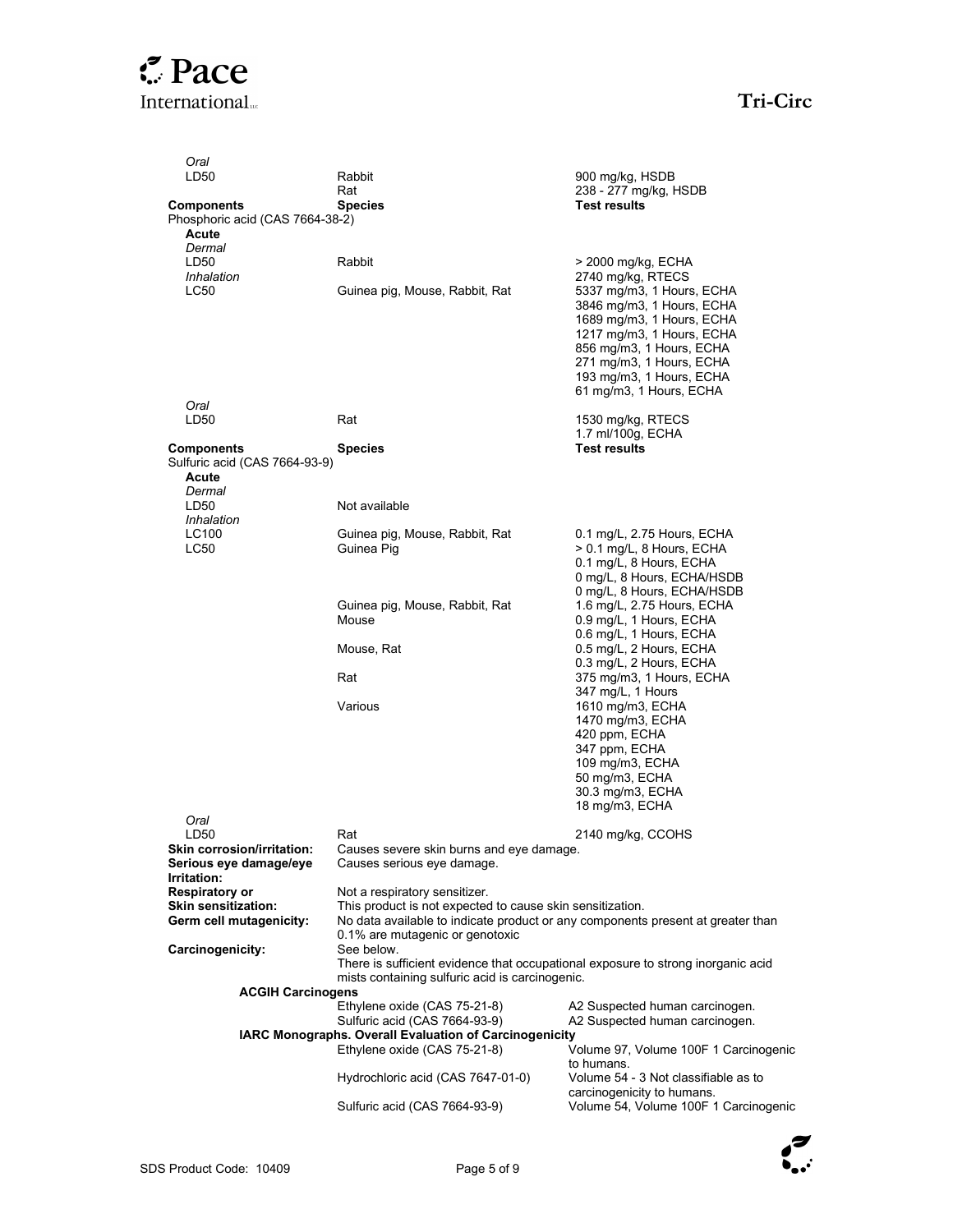

 $\overline{a}$ 

|                               | to humans.                                                                   |                               |  |  |
|-------------------------------|------------------------------------------------------------------------------|-------------------------------|--|--|
|                               | US - California Proposition 65 - CRT: Listed date/Carcinogenic substance     |                               |  |  |
|                               | Ethylene oxide (CAS 75-21-8)                                                 |                               |  |  |
|                               | Sulfuric acid (CAS 7664-93-9)                                                |                               |  |  |
|                               | US NTP Report on Carcinogens: Known carcinogen                               |                               |  |  |
|                               | Ethylene oxide (CAS 75-21-8)                                                 | Known to Be Human Carcinogen. |  |  |
|                               | Sulfuric acid (CAS 7664-93-9)                                                | Known to Be Human Carcinogen. |  |  |
|                               | US. OSHA Specifically Regulated Substances (29 CFR 1910.1001-1050)           |                               |  |  |
|                               | Ethylene oxide (CAS 75-21-8)                                                 | Cancer                        |  |  |
| <b>Reproductive toxicity:</b> | This product is not expected to cause reproductive or developmental effects. |                               |  |  |
| Teratogenicity:               | Not available.                                                               |                               |  |  |
| Specific target organ         | Not classified.                                                              |                               |  |  |
| toxicity -                    |                                                                              |                               |  |  |
| single exposure:              |                                                                              |                               |  |  |
| Specific target organ         | Not classified.                                                              |                               |  |  |
| toxicity -                    |                                                                              |                               |  |  |
| repeated exposure:            |                                                                              |                               |  |  |
| <b>Aspiration hazard:</b>     | Not an aspiration hazard.                                                    |                               |  |  |
| <b>Chronic effects:</b>       | Prolonged inhalation may be harmful. Prolonged exposure may cause chronic    |                               |  |  |
|                               | effects.                                                                     |                               |  |  |

### 12. E COLOGICAL INFORMATION

| <b>Ecotoxicity</b>                |                                   | See below                                                                                                                                                                                     |                      |  |
|-----------------------------------|-----------------------------------|-----------------------------------------------------------------------------------------------------------------------------------------------------------------------------------------------|----------------------|--|
| Ecotoxicological data             |                                   |                                                                                                                                                                                               |                      |  |
| <b>Components</b>                 |                                   | <b>Species</b>                                                                                                                                                                                | <b>Test results</b>  |  |
| Citric Acid (CAS 77-92-9)         |                                   |                                                                                                                                                                                               |                      |  |
| Acute                             |                                   |                                                                                                                                                                                               |                      |  |
| Crustacea                         | EC50                              | Daphnia magna                                                                                                                                                                                 | 120 mg/L, 72 hr.     |  |
| <b>Aquatic</b>                    |                                   |                                                                                                                                                                                               |                      |  |
| Acute                             |                                   |                                                                                                                                                                                               |                      |  |
| Fish                              | <b>LC50</b>                       | Bluegill (Lepomis macrochirus)                                                                                                                                                                | 1516 mg/L, 96 hr.    |  |
|                                   | Hydrochloric acid (CAS 7647-01-0) |                                                                                                                                                                                               |                      |  |
| Aquatic                           |                                   |                                                                                                                                                                                               |                      |  |
| Fish                              | LC50                              | Western mosquitofish (Gambusia affinis)                                                                                                                                                       | 282 mg/L, 96 hours   |  |
|                                   | Phosphoric acid (CAS 7664-38-2)   |                                                                                                                                                                                               |                      |  |
| Aquatic<br>Acute                  |                                   |                                                                                                                                                                                               |                      |  |
| Crustacea                         | <b>LC50</b>                       | Water flea (Daphnia magna)                                                                                                                                                                    | 4.6 mg/L, 12 hr.     |  |
| Fish                              | LC50                              | Mosquitofish (Gambusia affinis affinis)                                                                                                                                                       | 3 - 3.5 mg/L, 96 hr. |  |
|                                   | Sulfuric acid (CAS 7664-93-9)     |                                                                                                                                                                                               |                      |  |
| <b>Aquatic</b>                    |                                   |                                                                                                                                                                                               |                      |  |
| <b>Fish</b>                       | LC50                              | Western mosquitofish (Gambusia affinis)                                                                                                                                                       | 42 mg/L, 96 hours    |  |
| Persistence/degradability:        |                                   | No data is available on the degradability of this product.                                                                                                                                    |                      |  |
| <b>Bioaccumulative potential:</b> |                                   |                                                                                                                                                                                               |                      |  |
| Mobility in soil:                 |                                   | No data available.                                                                                                                                                                            |                      |  |
| <b>Mobility in general:</b>       |                                   | Not available.                                                                                                                                                                                |                      |  |
| Other adverse effects:            |                                   | No other adverse environmental effects (e.g. ozone depletion,<br>photochemical ozone creation potential, endocrine disruption, global<br>warming potential) are expected from this component. |                      |  |

## 13. DISPOSAL CONSIDERATIONS

| <b>Disposal methods:</b>                  | Collect and reclaim or dispose in sealed containers at licensed waste disposal site.<br>Dispose of contents/container in accordance with local/regional/national/international<br>regulations.                         |
|-------------------------------------------|------------------------------------------------------------------------------------------------------------------------------------------------------------------------------------------------------------------------|
| Local disposal<br>regulations:            | Dispose of in accordance with local regulations.                                                                                                                                                                       |
| Hazardous waste code                      | D002: Waste Corrosive material [pH <= 2 or = > 12.5, or corrosive to steel]                                                                                                                                            |
| Waste from residues /<br>unused products: | Dispose of in accordance with local regulations. Empty containers or liners may retain<br>some product residues. This material and its container must be disposed of in a safe<br>manner (see: Disposal instructions). |
| Contaminated                              | Since emptied containers may retain product residue, follow label warnings even after                                                                                                                                  |
| Packaging:                                | container is emptied. Empty containers should be taken to an approved waste<br>handling site for recycling or disposal.                                                                                                |

 $\overline{\phantom{a}}$ 

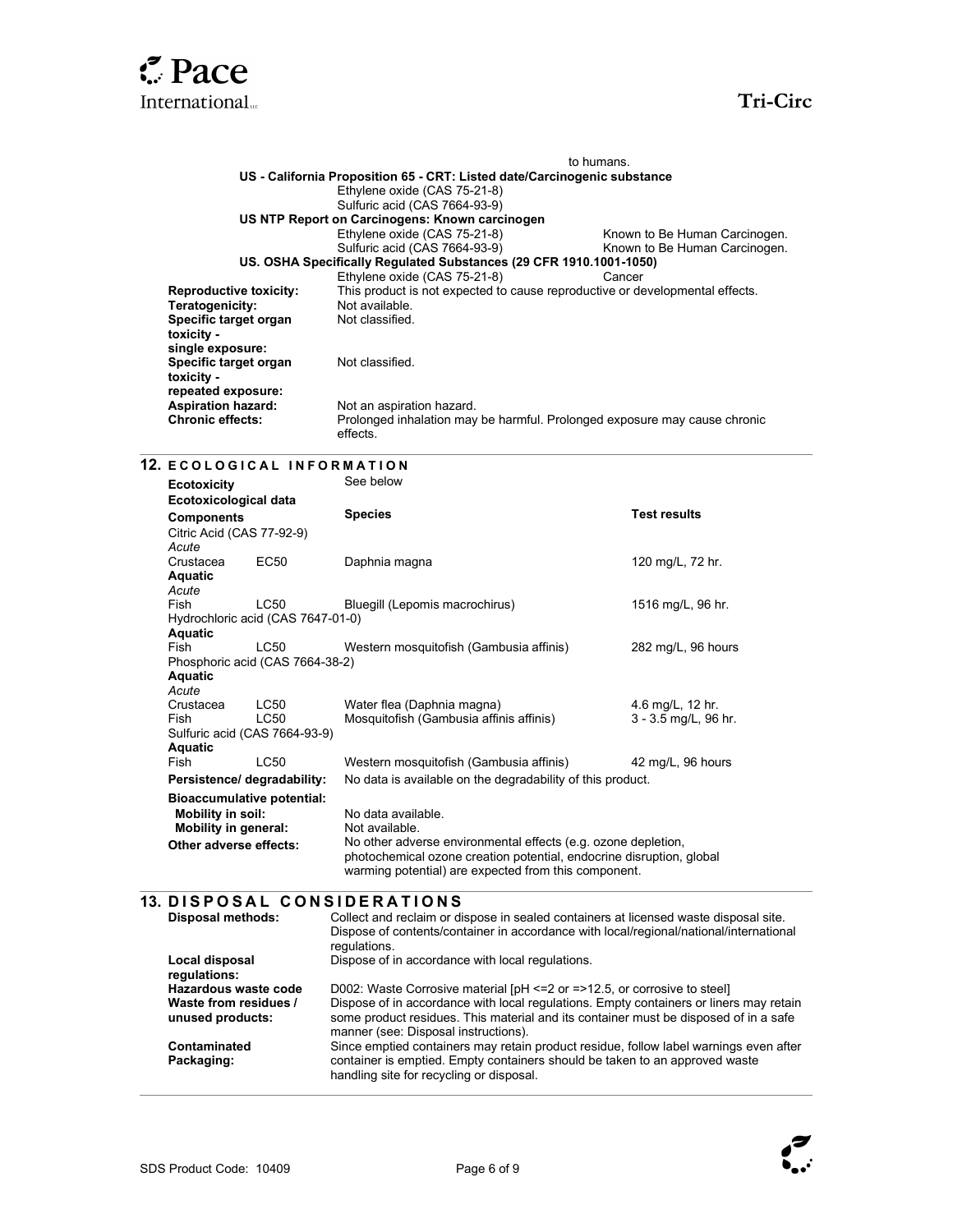| <b>14. TRANSPORT INFORMATION</b><br><b>Transport of Dangerous Goods</b><br>(TDG) Proof of Classification                       |                         | Classification Method: Classified as per Part 2, Sections $2.1 - 2.8$ of the<br>Transportation of Dangerous Goods Regulations. If applicable, the technical<br>name and the classification of the product will appear below. |                                                                                                                                                                                        |
|--------------------------------------------------------------------------------------------------------------------------------|-------------------------|------------------------------------------------------------------------------------------------------------------------------------------------------------------------------------------------------------------------------|----------------------------------------------------------------------------------------------------------------------------------------------------------------------------------------|
| U.S. Department of Transportation (DOT)<br><b>UN</b> number:<br>Proper shipping name:<br>Hazard class(es):<br>Packing group:   | <b>UN3264</b><br>8<br>Ш | Corrosive Liquid, Acidic, Inorganic, n.o.s. (Sulfuric Acid)                                                                                                                                                                  |                                                                                                                                                                                        |
| <b>Special provisions</b><br><b>Packaging exceptions</b><br>Packaging non-bulk<br>Packaging bulk                               | 154<br>203<br>241       | 386, B2, IB2, T11, TP2, TP27                                                                                                                                                                                                 |                                                                                                                                                                                        |
| 15. REGULATORY INFORMATION<br><b>US FEDERAL</b><br><b>REGULATIONS</b>                                                          |                         | This product is a "Hazardous Chemical" as defined by the OSHA Hazard Communication<br>Standard, 29 CFR 1910.1200.<br>TSCA Section 12(b) Export Notification (40 CFR 707, Subpt. D)                                           |                                                                                                                                                                                        |
| CERCLA Hazardous Substance List (40 CFR 302.4)                                                                                 |                         |                                                                                                                                                                                                                              | Not regulated.                                                                                                                                                                         |
|                                                                                                                                |                         | Ethylene oxide (CAS 75-21-8)<br>Hydrochloric acid (CAS 7647-01-0)<br>Phosphoric acid (CAS 7664-38-2)                                                                                                                         | Listed<br>Listed<br>Listed                                                                                                                                                             |
|                                                                                                                                |                         | Sulfuric acid (CAS 7664-93-9)                                                                                                                                                                                                | Listed                                                                                                                                                                                 |
|                                                                                                                                |                         | US EPCRA Section 304 Extremely Haz. Subs. & CERCLA Haz. Subs.: Section 304 EHS reportable quantity                                                                                                                           |                                                                                                                                                                                        |
|                                                                                                                                |                         | Ethylene oxide (CAS 75-21-8)                                                                                                                                                                                                 | $10$ lbs.<br>5000 lbs.                                                                                                                                                                 |
|                                                                                                                                |                         | Hydrochloric acid (CAS 7647-01-0)<br>Sulfuric acid (CAS 7664-93-9)                                                                                                                                                           | 1000 lbs.                                                                                                                                                                              |
|                                                                                                                                |                         | US. OSHA Specifically Regulated Substances (29 CFR 1910.1001-1050)                                                                                                                                                           |                                                                                                                                                                                        |
|                                                                                                                                |                         | Ethylene oxide (CAS 75-21-8)                                                                                                                                                                                                 | Cancer<br>Reproductive toxicity<br>Mutagenicity<br>Central nervous system<br>Skin sensitization<br>Eye irritation<br>Skin irritation<br>respiratory tract irritation<br>Acute toxicity |
| <b>Superfund Amendments and</b><br><b>Reauthorization Act of 1986</b><br>(SARA)                                                |                         | <b>Hazard Categories</b>                                                                                                                                                                                                     | Flammability<br>Immediate Hazard - Yes<br>Delayed Hazard - No<br>Fire Hazard - No<br>Pressure Hazard - No                                                                              |
| <b>SARA 302 Extremely</b>                                                                                                      | No                      |                                                                                                                                                                                                                              | Reactivity Hazard - No                                                                                                                                                                 |
| hazardous substance<br><b>SARA 311/312</b>                                                                                     | No                      |                                                                                                                                                                                                                              |                                                                                                                                                                                        |
| <b>Hazardous chemical</b><br>SARA 313 (TRI                                                                                     | Not regulated.          |                                                                                                                                                                                                                              |                                                                                                                                                                                        |
| reporting)                                                                                                                     |                         |                                                                                                                                                                                                                              |                                                                                                                                                                                        |
| <b>Chemical name</b><br>Hydrochloric acid<br>Sulfuric acid                                                                     |                         | <b>CAS number</b><br>7647-01-0<br>7664-93-9                                                                                                                                                                                  | % by wt.<br>$1 - 5^*$<br>$5 - 10*$                                                                                                                                                     |
| Other federal regulations<br>Ethylene oxide (CAS 75-21-8)<br>Hydrochloric acid (CAS 7647-01-0)<br>Ethylene oxide (CAS 75-21-8) |                         | Clean Air Act (CAA) Section 112 Hazardous Air Pollutants (HAPs) List<br>Clean Air Act (CAA) Section 112(r) Accidental Release Prevention (40 CFR 68.130)                                                                     |                                                                                                                                                                                        |
| Hydrochloric acid (CAS 7647-01-0)<br>Sulfuric acid (CAS 7664-93-9)                                                             |                         |                                                                                                                                                                                                                              |                                                                                                                                                                                        |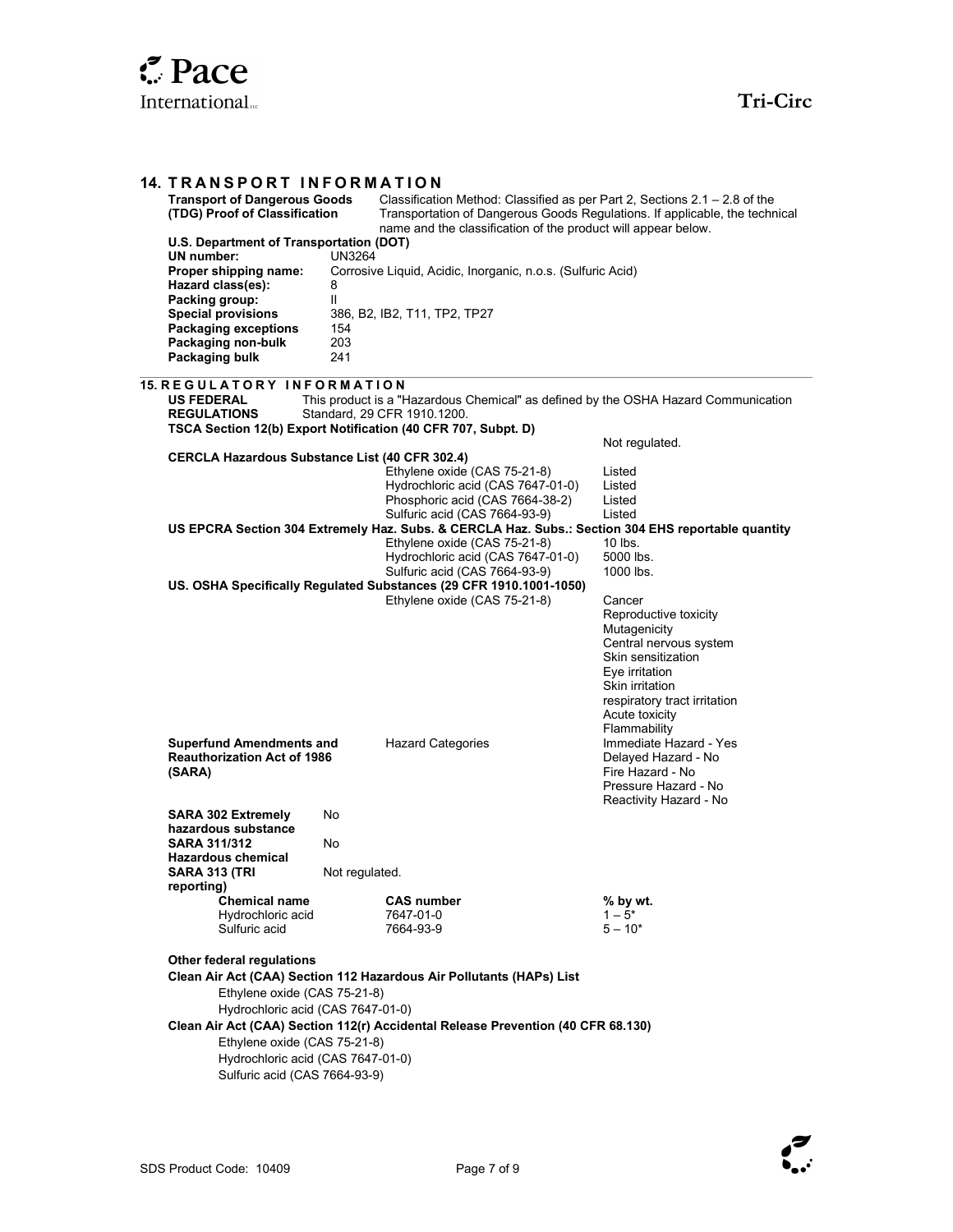US STATE **REGULATIONS** US - California Hazardous Substances (Director's): Listed substance Ethylene oxide (CAS 75-21-8) Listed Hydrochloric acid (CAS 7647-01-0) Listed Phosphoric acid (CAS 7664-38-2) Sulfuric acid (CAS 7664-93-9) Listed US - Illinois Chemical Safety Act: Listed substance Ethylene oxide (CAS 75-21-8) Listed<br>Hydrochloric acid (CAS 7647-01-0) Listed Hydrochloric acid (CAS 7647-01-0) Phosphoric acid (CAS 7664-38-2) Listed Sulfuric acid (CAS 7664-93-9) Listed US - Louisiana Spill Reporting: Listed substance Ethylene oxide (CAS 75-21-8) Listed Hydrochloric acid (CAS 7647-01-0) Listed Phosphoric acid (CAS 7664-38-2) Listed Sulfuric acid (CAS 7664-93-9) Listed US - Minnesota Haz Subs: Listed substance Ethylene oxide (CAS 75-21-8) Listed Hydrochloric acid (CAS 7647-01-0) Listed Phosphoric acid (CAS 7664-38-2) Listed<br>Sulfuric acid (CAS 7664-93-9) Listed Sulfuric acid (CAS 7664-93-9) US - New Jersey RTK - Substances: Listed substance Ethylene oxide (CAS 75-21-8) Hydrochloric acid (CAS 7647-01-0) Phosphoric acid (CAS 7664-38-2) Sulfuric acid (CAS 7664-93-9) US - North Carolina Toxic Air Pollutants: Listed substance Ethylene oxide (CAS 75-21-8) Hydrochloric acid (CAS 7647-01-0) Sulfuric acid (CAS 7664-93-9) US - Pennsylvania RTK - Hazardous Substances: Special hazard Ethylene oxide (CAS 75-21-8) US - Texas Effects Screening Levels: Listed substance Citric Acid (CAS 77-92-9) Listed<br>Ethylene oxide (CAS 75-21-8) Listed Ethylene oxide (CAS 75-21-8) Listed<br>Hydrochloric acid (CAS 7647-01-0) Listed Hydrochloric acid (CAS 7647-01-0) Phosphoric acid (CAS 7664-38-2) Listed Sulfuric acid (CAS 7664-93-9) Listed US. Massachusetts RTK - Substance List Ethylene oxide (CAS 75-21-8) Hydrochloric acid (CAS 7647-01-0) Phosphoric acid (CAS 7664-38-2) Sulfuric acid (CAS 7664-93-9) US. New Jersey Worker and Community Right-to-Know Act Ethylene oxide (CAS 75-21-8) Hydrochloric acid (CAS 7647-01-0) Sulfuric acid (CAS 7664-93-9) US. Pennsylvania Worker and Community Right-to-Know Law Ethylene oxide (CAS 75-21-8) Hydrochloric acid (CAS 7647-01-0) Phosphoric acid (CAS 7664-38-2) Sulfuric acid (CAS 7664-93-9) US. Rhode Island RTK Ethylene oxide (CAS 75-21-8) Hydrochloric acid (CAS 7647-01-0) Phosphoric acid (CAS 7664-38-2) Sulfuric acid (CAS 7664-93-9)

US. California Proposition 65



WARNING: This product can expose you to chemicals including Ethylene oxide and Sulfuric acid, which is known to the State of California to cause cancer, and Ethylene oxide, which is known to the State of California to cause birth defects or other reproductive harm. For more information go to www.P65Warnings.ca.gov.

US - California Proposition 65 - CRT: Listed date/Carcinogenic substance

- Ethylene oxide (CAS 75-21-8) Listed: July 1, 1987
- Sulfuric acid (CAS 7664-93-9)